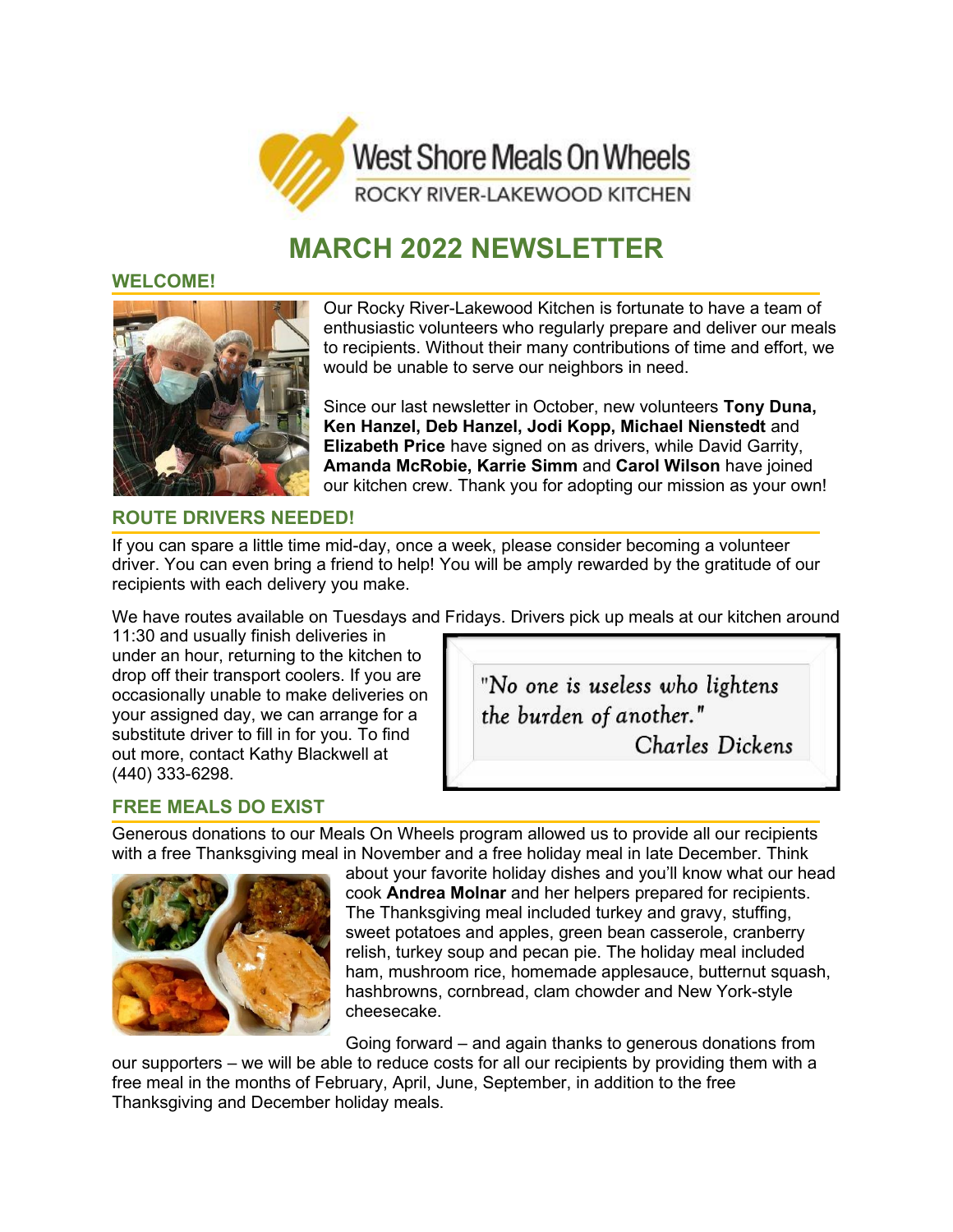## **GREAT GIVING TUESDAY!**

Our November 30 Giving Tuesday Food Drive was a smashing success thanks to many generous donors and the organizational efforts of our head cook **Andrea Molnar** and our volunteer and outreach coordinator **Kathy Blackwell**. Dozens of people dropped off requested non-perishables and supplies amounting to more than \$1,000 worth of goods. We also received cash and grocery-store gift cards worth \$945.

The enthusiastic support of our food drive is especially appreciated in this time of higher food costs. Every donation helps stretch our budget to produce nutritious daily meals for our recipients. Many thanks to all who made Giving Tuesday a real bonanza for our mission.

## **VOLUNTEER SPOTLIGHT: Kathy and Linda McConaughy**

One thing our recipients really look forward to in their daily deliveries is dessert. **Kathy McConaughy** and her sister **Linda McConaughy** are responsible for some of the most scrumptious sweet treats we serve.



In addition to regular desserts, Kathy and Linda bake specialty items such as Christmas cookies for the holidays. "Their desserts are not only delicious and varied, but simply beautiful," says our head cook Andrea Molnar.

Kathy started volunteering her baking talents about five years ago, after retiring from her job as a Creative Vice President with American Greetings. Her sister Linda joined the effort about three years ago, upon moving back to the area after retirement from a career as an art teacher and administrator in the Baltimore area.

"We both love making things, and baking is another creative activity that we both enjoy," explains Kathy. "It's always fun to figure out what we can bake with the somewhat serendipitous assortment of donated ingredients. We both feel lucky to be able

to do what we enjoy to help our community."

Our kitchen and its recipients are certainly thankful for the yummy contributions – and all the effort that goes into them – from Kathy and Linda.

#### **IN SYMPATHY**

We are saddened by the passing of **Thomas M. Victory** on March 5. Tom volunteered with us for many years as a driver, delivering meals to our recipients in Lakewood. His sweet personality, dependability and dedication were much appreciated by his fellow volunteers as well as our recipients. We extend our deepest sympathies to his family and friends.

#### **HEARTFELT THANKS TO . . .**

**Student volunteers from Rocky River Middle School, Transition Services Program,** led by coordinator **Diane Boylan**. Four hard-working students have been volunteering with us two days a week since the end of January, accomplishing numerous cleaning chores, making Blizzard Packs, date-stamping food trays, taking out trash and so much more. Job well done!

**Volunteer cookie bakers** who brought us hundreds of homemade holiday cookies that we included with our holiday gift bags for recipients. The quantity and variety of cookies was impressive!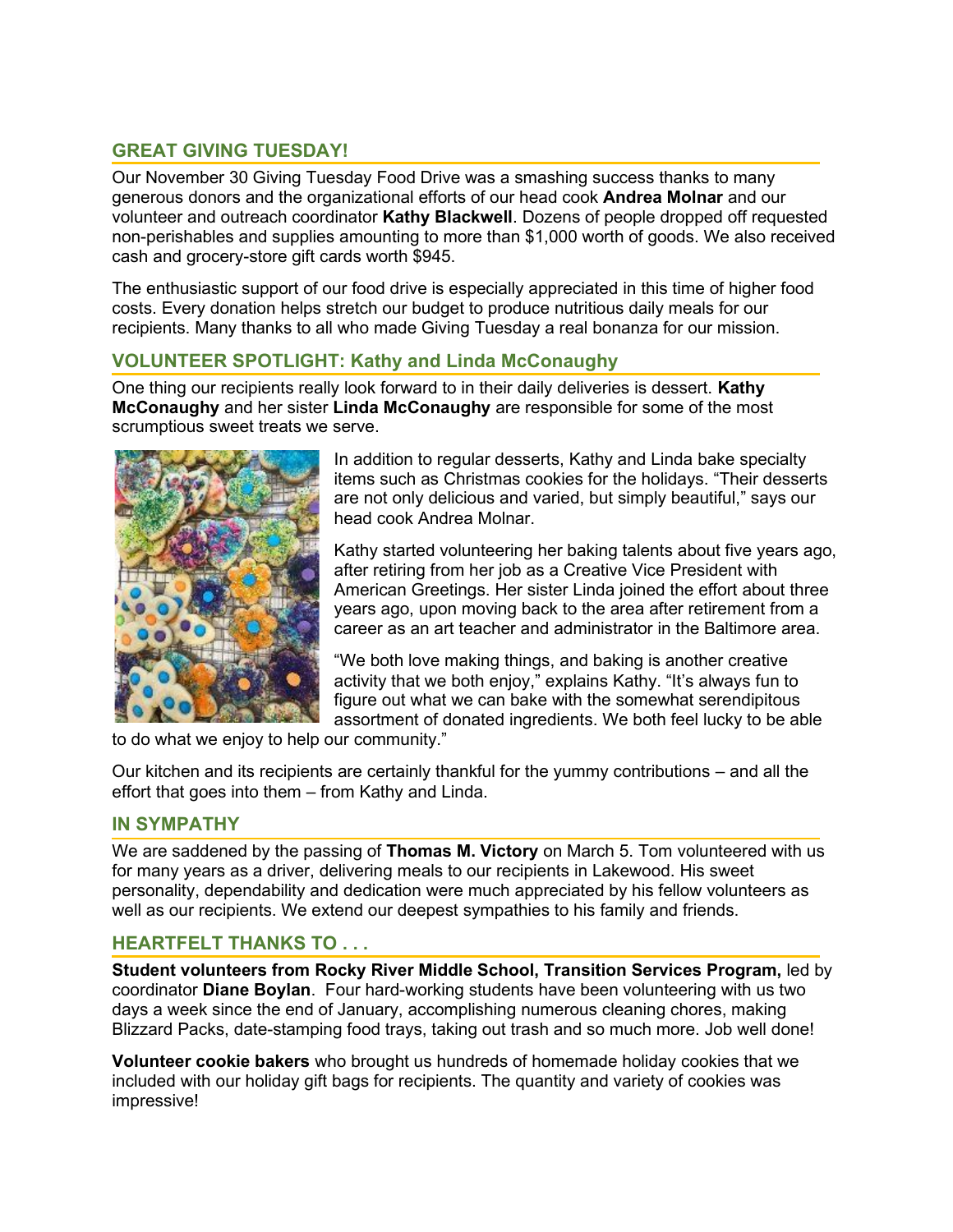**Quilters Legacy of Lakewood** and members **Chris Rehark, Bev Fawcett** and **Becky Jonke,** who donated 77 beautiful handmade quilted placemats. We distributed them to our recipients in December as part of a special holiday gift bag. Our recipients loved them!

**Elmwood Bakery**, a beloved Lakewood establishment owned by **Andy Rerko**, for generous weekly contributions of delicious pastries, cookies and cakes.

**Andrea and Tom Molnar** for locating and cleaning up a used institutional-grade storage rack for canned goods. The muchneeded rack conserves storage space while allowing easier access to and rotation of canned food.

**Our substitute drivers and kitchen helpers**, who have filled in numerous times over the winter while our regular volunteers have been ill or on vacation. Though we may not call upon you often, your willingness to pitch in when we do call is so very important to our service delivery.

**Barb McGraw** for making and donating dozens of quilted

insulating pads, used to separate our cold and hot meals. Barb is also a frequent and highly skilled baker for our kitchen.

**Whole Foods, Rocky River,** for a wealth of food donations to our kitchen every week. These donations both lower our food costs and expand the variety of foods we provide our recipients.

### **NEW GRANTS FROM LONG-TIME SUPPORTERS**



#### We are extremely grateful for the continued support and generosity of **Community West Foundation** and **Lakewood Rocky River Rotary.**

Community West Foundation, a long-time supporter, continues to be an amazing advocate for our organization. Our Rocky River-Lakewood Kitchen received a \$10,000 grant from Community West in December as well as an additional \$2,600 in unrestricted funds. These funds will be used for food, supplies and kitchen equipment, including the new freezer we recently purchased.

Community West Foundation also awarded a \$10,000 grant to our parent organization West Shore Meals On Wheels, which will be used to benefit recipients in Rocky River, Lakewood and Fairview Park. In addition, West Shore MOW received \$3,800 from the Mr. and Mrs. William R. Oatey Fund, the Oatey Foundation and others who support Community West's Community Impact Fund.

Another long-time supporter of our program is Lakewood Rocky River Rotary, which awarded our kitchen a \$3,000 grant this year. The funding will help pay for supplies and equipment and will cover the cost of our Zippy Meals computer program, used for scheduling volunteers and meal deliveries.

Our program continues to benefit from the generosity of these wonderful organizations.